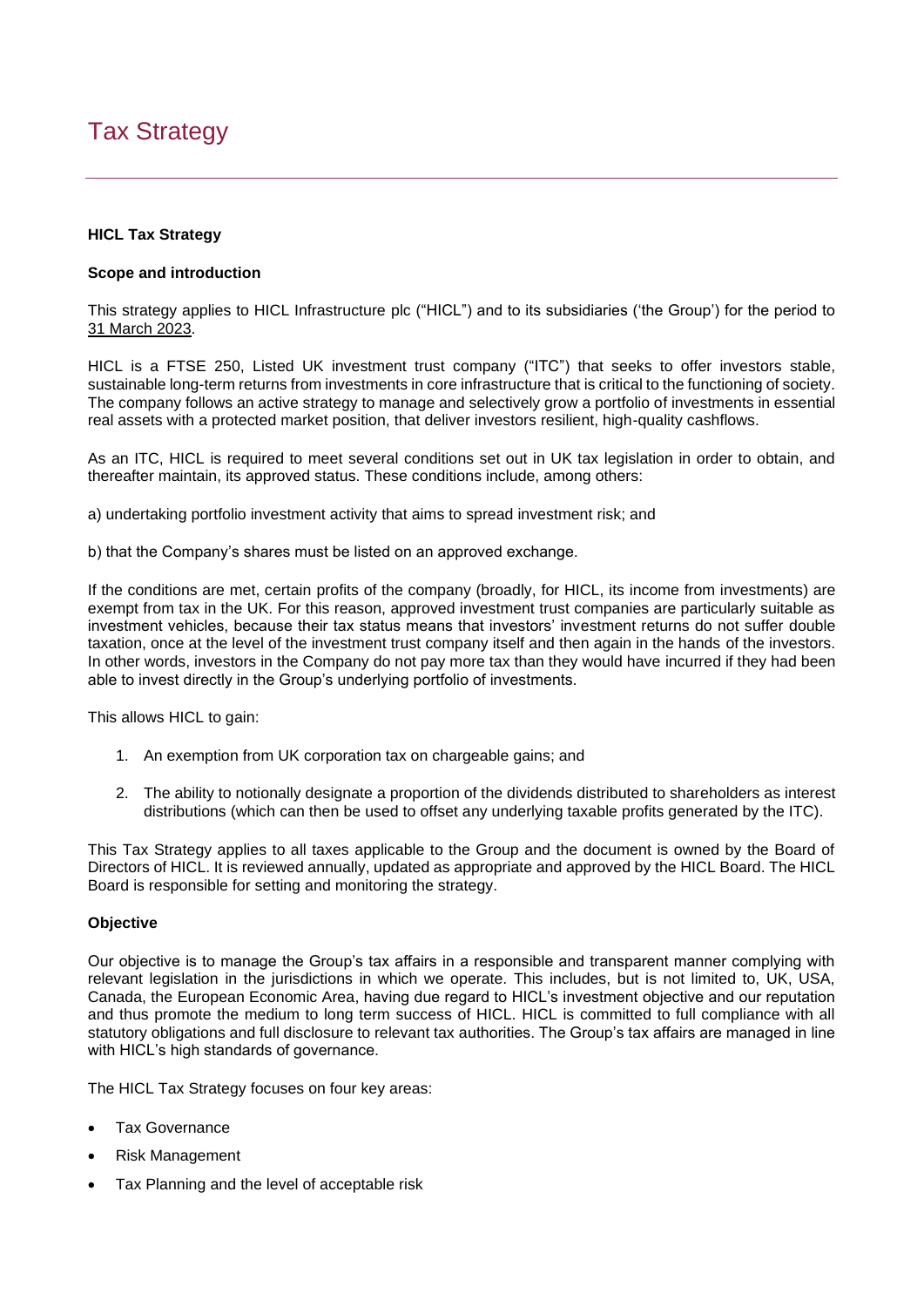• Relationships with Tax Authorities

#### **Tax Governance**

- Ultimate responsibility for HICL's Tax Strategy and compliance sits with the HICL Board;
- HICL's Audit Committee monitors the integrity of HICL's financial reporting system, including those elements that relate to tax;
- HICL's Risk Committee is responsible for the Company's risk management framework including those elements relating to tax;
- Management of the Group and its tax affairs is delegated by the HICL Board to the Investment Manager, InfraRed Capital Partners Limited;
- The Investment Manager's CFO leads the financial management of the Group including tax management and is the Senior Accounting Officer including a UK-based in-house tax team;
- The Investment Manager is staffed with appropriately qualified individuals;
- The Investment Manager ensures that HICL's Tax Strategy is one of the factors considered in all investments and significant business decisions taken:
- The CFO reports to the Audit Committee, Risk Committee and the HICL Board on the Group's tax affairs and risks periodically during the year. Every year the Group's tax approach and principles are reviewed by the Audit Committee in the context of the Group's wider risk and control framework.

#### **Risk Management**

- The HICL Risk Committee is responsible for risk management across the Group. The Group operates a system of tax risk assessment and controls as a component of the overall internal control framework applicable to the Group's financial reporting system;
- HICL seeks to increase the level of tax certainty arising from the Group's operations as far as is reasonably practicable by ensuring that reasonable care is applied in relation to all processes which could materially affect its compliance with its tax obligations;
- A key risk mitigant is the monitoring for business and legislative changes which may impact the Group so that changes to processes and/or controls are made when required;
- HICL ensures that responsibility for the management or processing of matters which have tax implications is carried out by persons with the appropriate training; and
- Advice is sought from external advisers, where appropriate.

## **Tax Planning and level of acceptable risk**

HICL manages risks to ensure compliance with legal requirements in respect of all tax matters. When entering into commercial transactions, the Group seeks to comply with relevant tax legislation and maintain the spirit in which tax legislation is intended.

The Group's main returns are interest and dividend distributions from projects which, under Investment Trust rules, are exempt from tax. The investment trust rules and the economic intention behind those rules underpin the Group's tax approach.

The level of risk which HICL accepts in relation to taxation is consistent with its overall objective. At all times the Group seeks to comply fully with its regulatory and other obligations and to act in a way which upholds its reputation as a responsible corporate citizen. The Investment Manager is involved in the planning, implementation and documentation of all project acquisitions and disposals, changes in corporate and capital structure and material operational changes within the Group. The Investment Manager undertakes this role taking appropriate professional advice as applicable.

#### **Relationship with Tax Authorities**